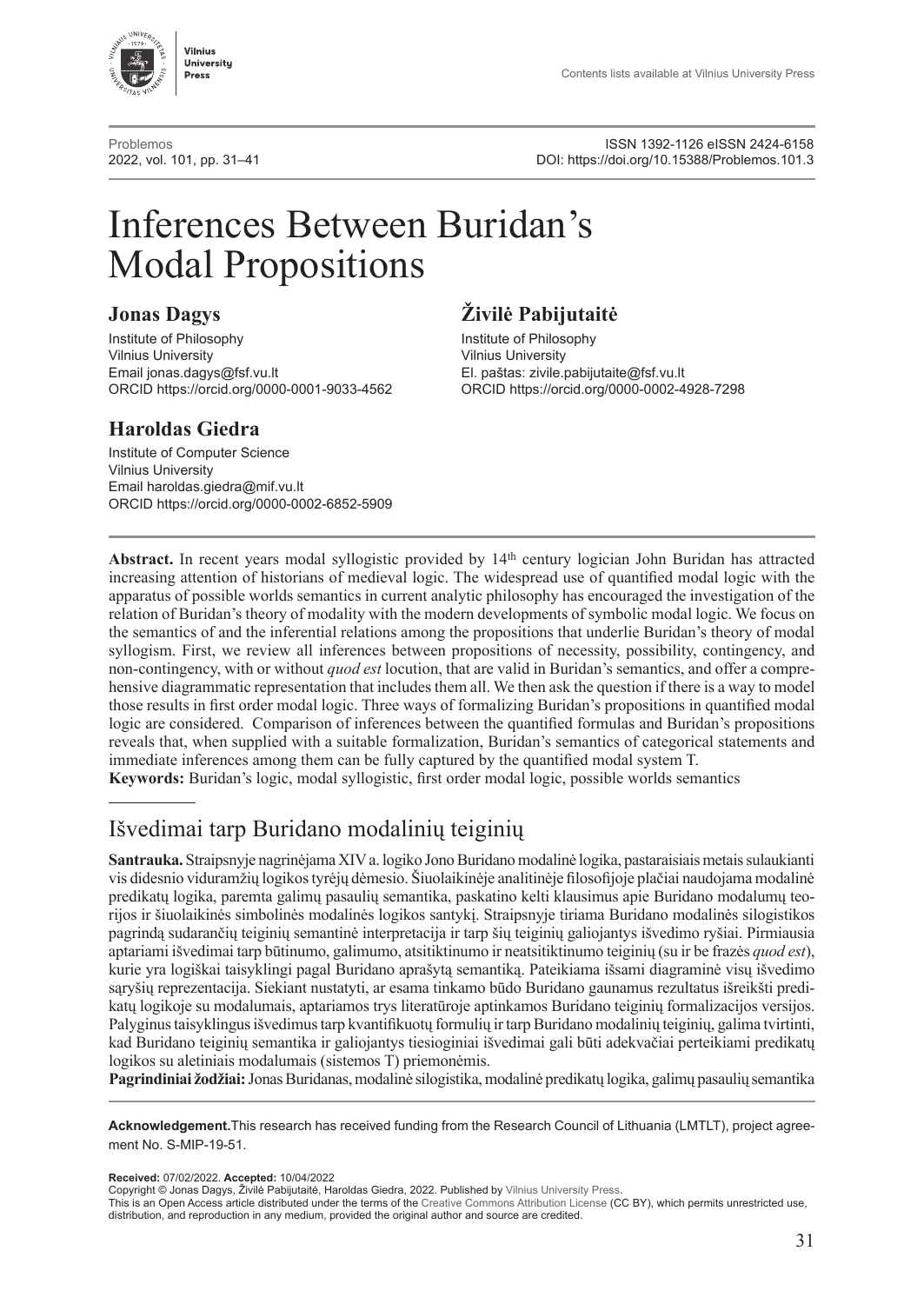#### **Introduction**

The theory of modal syllogisms provided by  $14<sup>th</sup>$  century logician John Buridan is among the pinnacle achievements of the medieval *logica moderna*. More recently it has attracted increasing attention of historians of medieval logic. Initiated by Peter King (1985) and George E. Hughes (1989), more extensive research has been carried out and published most notably by Henrik Lagerlund (2000), Gyula Klima (2001, 2008), Paul Thom (2003), Juan Manuel Campos Benítez (2010), Stephen Read (2012), and Spencer Johnston (2015). Probably the interest has been, at least in part, stimulated by the widespread use of quantified modal logic with the apparatus of possible worlds semantics in current analytic philosophy. The encounter of traditional logic and modern symbolic logic gives rise to certain interesting questions. One of them, still seemingly unsettled, concerns precisely the relation of Buridan's theory of modality with the more recent developments of symbolic modal logic. Is there a way to appropriate or model Buridan's results in the first order modal logic? Or maybe, as is sometimes suggested, Buridan has implicitly relied on possible worlds semantics?

In what follows, we will focus on the semantics of and the inferential relations among the propositions that underlie Buridan's theory of modal syllogism. We will first review the repertoire of the categorical statements involved in Buridan's pure and mixed modal syllogisms. Then we will revise the admissible inferences among those statements and represent the system of inferential relations diagrammatically. Finally, we will venture the question whether the whole system can be adequately captured using the resources of first order modal logic. We aim to take sides in the ongoing controversy and claim that, contrary to what some researchers maintain, Buridan's semantics of categorical statements and immediate inferences among them, when supplied with a suitable formalization, can be fully captured by the quantified modal logic.

### **I.**

Buridan's theory follows the Aristotelian tradition of categorical syllogism. Every proposition in his system is thus a categorical proposition consisting of two terms – a subject and a predicate. The system contains assertoric non-modal propositions, but also the so-called divided modal propositions that may have one of the two modes of necessity or possibility; in addition to those, there are statements of contingency and non-contingency; and each of the modal propositions could have the supposition of their subject term (more details on this below) ampliated to the possible or restricted only to the actual.

Each assertoric non-modal proposition contains two terms that are joined by a copula expressed by the relevant form of the verb "to be" (singular – *est*, plural – *sunt*; however, Buridan sometimes avoids the explicit formulation of a copula and tends to express the predicate as a verb (for instance, 'The man runs' (*homo currit*) instead of 'The man is someone who runs' (*homo est currens*) (cf. *SD* I.3.2)<sup>1</sup>. All propositions fall

<sup>&</sup>lt;sup>1</sup> References to Buridan's original texts are to be given by indicating the abbreviated title and section of the work. SD stands for *Summulae de dialectica*, and TC for *Tractatus de consequentiis.*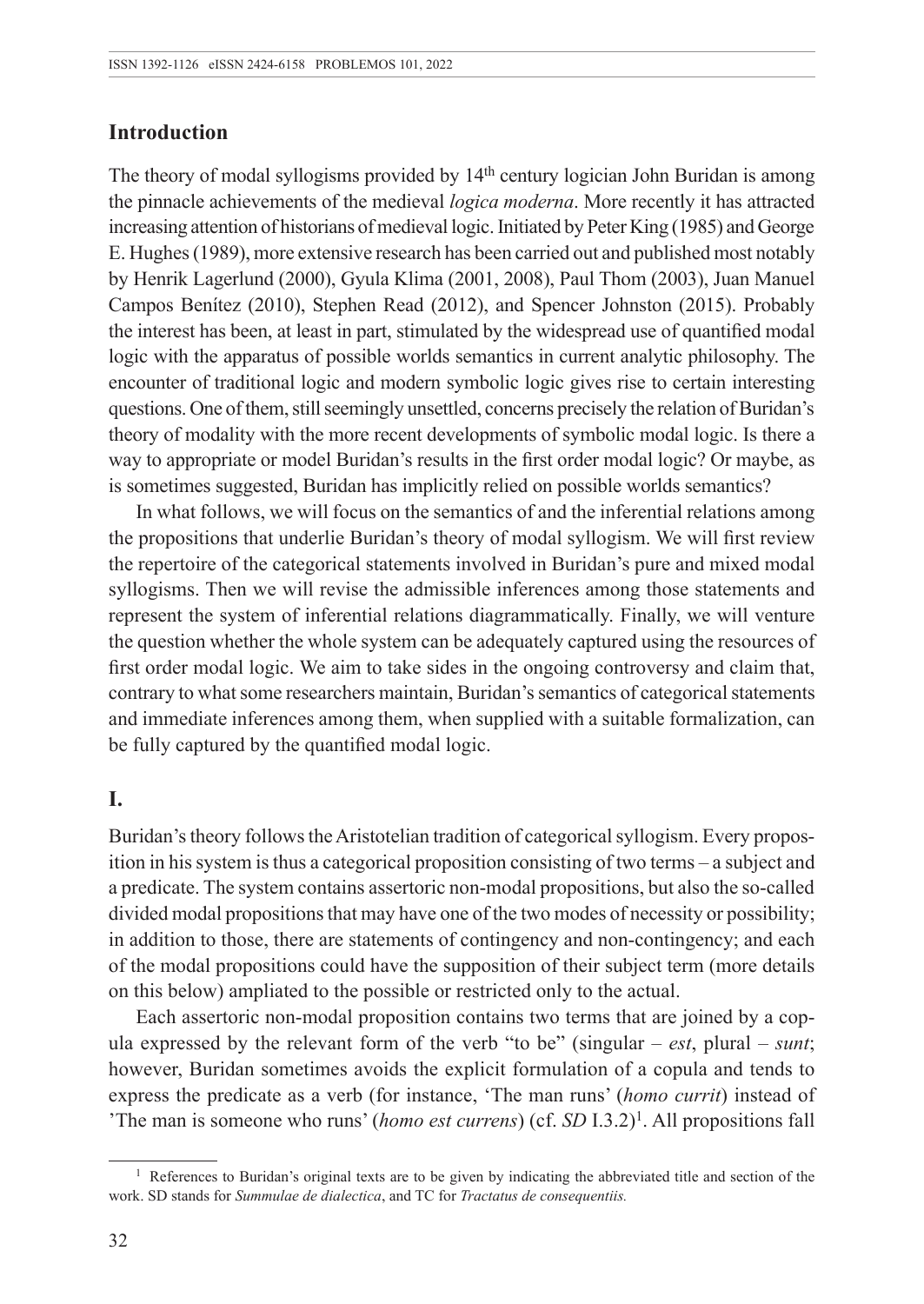into two complementary classes, according to their so-called quality, of affirmative or negative propositions. Also, the propositions have their quantity standardly expressed by the words "All" (*omnis*, *quilibet*, *uterque*) or "Some" (*aliquid*, *quidam*, *alter*, *reliquus*) (cf. *SD* I.3.5). All propositions fall into two complementary classes, according to their so-called quantity, of universal and particular propositions. As the two divisions – according to the quality and quantity – are orthogonal, four distinct propositional forms are possible. According to the nomenclature adopted by medieval logicians, $<sup>2</sup>$  the four</sup> types of propositions are commonly labelled by Latin vowels *a*, *e*, *i*, *o*. The two universal propositions are *a* and *e*, the two particular propositions are *i* and *o*; the two affirmative propositions are *a* and *i*; the two negative propositions are *e* and *o*. We will adopt the convention of using the upper-case *X* prefixed to the lower-case Latin vowel to refer to assertoric non-modal categorical types of propositions, hence in what follows they will be labelled as *Xa*, *Xe*, *Xi*, and *Xo*.

For the semantics of those propositions Buridan adopts the identity theory of predication (see, e.g. Klima 2009: 145), which is based on medieval understanding of supposition of terms. The affirmative proposition is true if all or some of the things for which the subject term supposits are identical with the things for which the predicate term supposits. And the negative propositions are true if all or some of the things fail to be identical with any of the things for which the predicate term supposits. We could state the truth conditions for the four assertoric proposition types as follows. The universal affirmative (*Xa*) is true if each of the things actually falling under the subject term is identical with the things actually falling under the predicate term, and the particular affirmative (*Xi*) is true if some of the things actually falling under the subject term is identical with the things actually falling under the predicate term. The universal negative (*Xe*) is true if none of the things actually falling under the subject term are identical with any of the things that actually fall under the predicate term, and the particular negative  $(X<sub>o</sub>)$  is true if not all of the things that actually fall under the subject term are identical with the things actually falling under the predicate term. From this it also follows that the affirmative but not the negative propositions are taken to have existential import. It further follows that there are only two direct valid inferences among those four assertoric propositions – *Xa* implies *Xi*, and *Xe* implies *Xo* – the familiar pairs of subalternation (cf. *SD* I.4.4).

Corresponding to the four assertoric propositions, there are divided modal propositions (*modales divisae*). The divided modal propositions have the modes of necessity or possibility modifying their copula. Thus, we get eight more forms of propositions: four types of propositions of necessity and four types of propositions of possibility. We will adopt the convention of using the upper-case *L* prefixed to the Latin vowel for propositions of necessity (hence *La*, *Le*, *Li*, and *Lo*), and the upper-case *M* for the propositions of possibility (hence *Ma*, *Me*, *Mi*, and *Mo*). In terms of semantics, the mode immediately

<sup>2</sup> It may be worth mentioning as a side-note that there is no explicit mention of these abbreviations in Buridan's original texts, and he always refers to the propositional types by their full names. But the abbreviations must have been familiar to him, as they are implicit in the traditional names of syllogistic forms, like Barbara, Celarent, etc., which are used by Buridan.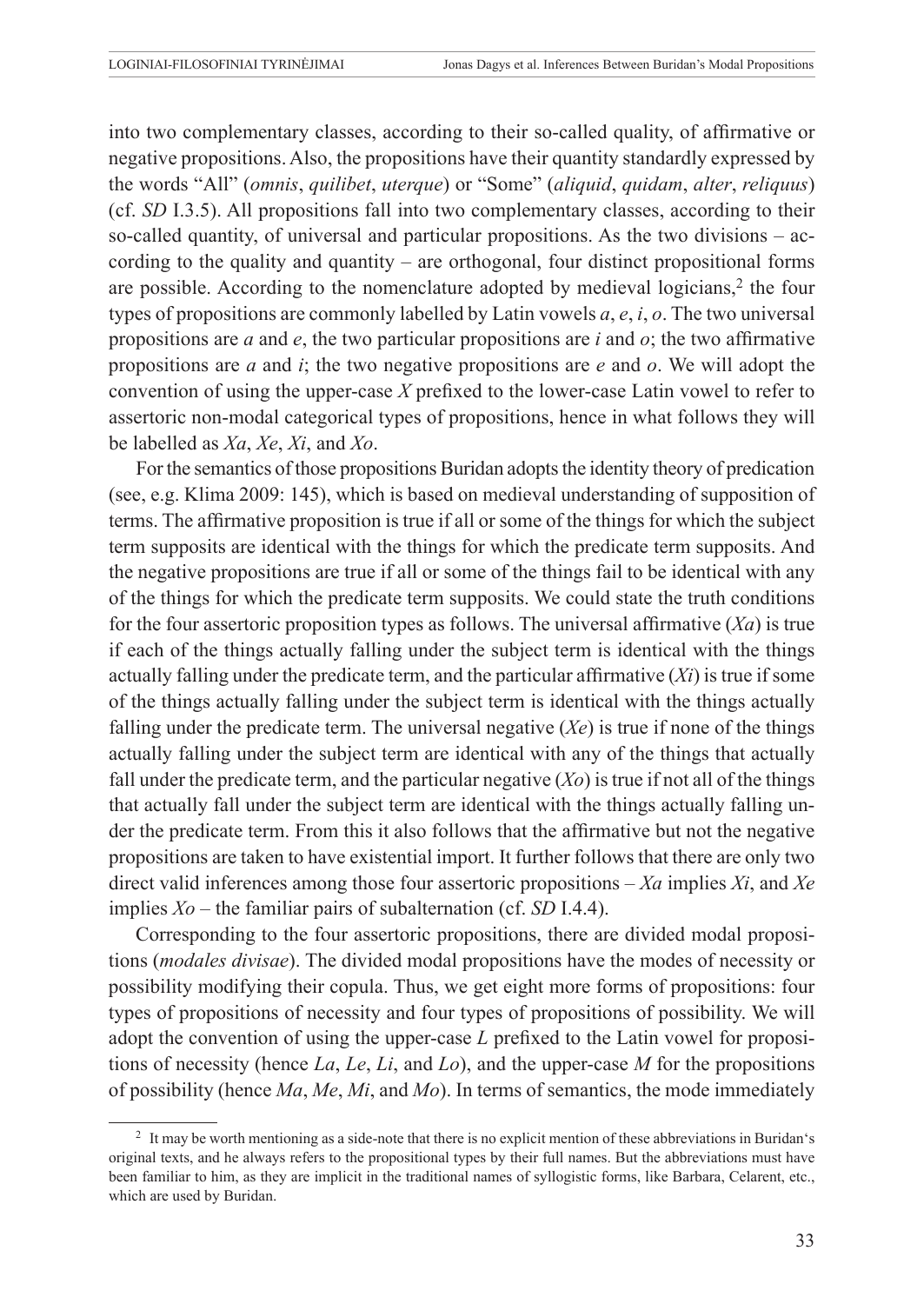affects the supposition of the predicate term – the predicate term in the propositions of possibility is taken to supposit not only for the things that actually fall under the term, but also for the possible things that possibly fall under that term; in the propositions of necessity the predicate term is taken to supposit for the things that fall under the term necessarily. Buridan also says that in all divided modal propositions the subject term is ampliated to stand for possible things that actually or possibly fall under that term.

Buridan notes that each proposition of necessity implies the corresponding proposition of possibility (cf. *SD* I.8.6). However, where the relation of modal propositions with the assertoric propositions is concerned, the differences in supposition of terms, especially that of the subject, is now reflected in the admissible inference patterns. Despite the fact that Buridan acknowledges the intermodal principles that what is necessary is actual (cf. *TC* IV.1.7), and what is actual is possible, in his semantics no divided statement of necessity entails the corresponding assertoric proposition, except for the universal negative of necessity, which entails the assertoric universal negative (*Le* implies *Xe*); and also no statement of possibility is entailed by the corresponding assertoric statement, except for the particular affirmative of possibility which is implied by the assertoric particular affirmative (*Xi* implies *Mi*) (cf. *TC* II.6.3-4).

In addition to pure divided modals, Buridan also discusses modal propositions that have the supposition of their subject term restricted to the actual (or, we could say – the ampliation to the possible prevented) by the phrase *quod est* to the subject (cf. *TC* II.6). In these propositions the supposition of the subject term is the same as in the assertoric propositions, and the supposition of the predicate term is the same as is in the corresponding pure modal propositions. We will indicate the *quod est* restriction by prefixing the upper-case *Q* to the proposition label (hence *QLa*, *QMe*, etc.). The truth conditions for the modal propositions with *quod est* restriction are analogous to the truth conditions of the corresponding pure modals listed above, with one minor but significant difference – the subject term is now taken to stand only for the actual individuals falling under that term.

How do the modal propositions with *quod est* fit into the overall system of inferences among the assertoric and pure modal propositions? First, since the supposition of the subject term in the modal propositions with *quod est* is the same as in the assertoric propositions, all standard intermodal inferences are available. Thus, every proposition of necessity with *quod est* entails the corresponding assertoric proposition (*QLa* implies *Xa*, *QLe* implies *Xe*, *QLi* implies *Xi*, and *QLo* implies *Xo*), and every assertoric proposition entails the corresponding proposition of possibility with *quodest* (*Xa* implies *QMa*, *Xe* implies *QMe*, *Xi* implies *QMi*, and *Xo* implies *QMo*). However, since the supposition of the subject term in the modal propositions with *quod est* is not ampliated, and thus is not the same as in the purely modal propositions where it is ampliated to the possible, there is only a limited range of inferences between the pure modal propositions and the corresponding modal propositions with *quod est.* Among universal propositions, only the negative modals with *quod est* are entailed by the corresponding pure modals (*Le* implies *QLe*, *Me* implies *QMe*); and among the particular propositions, only the affirmative modals with *quod est* entail the corresponding pure modals (*QLi* implies *Li*, and *QMi* implies *Mi*). There are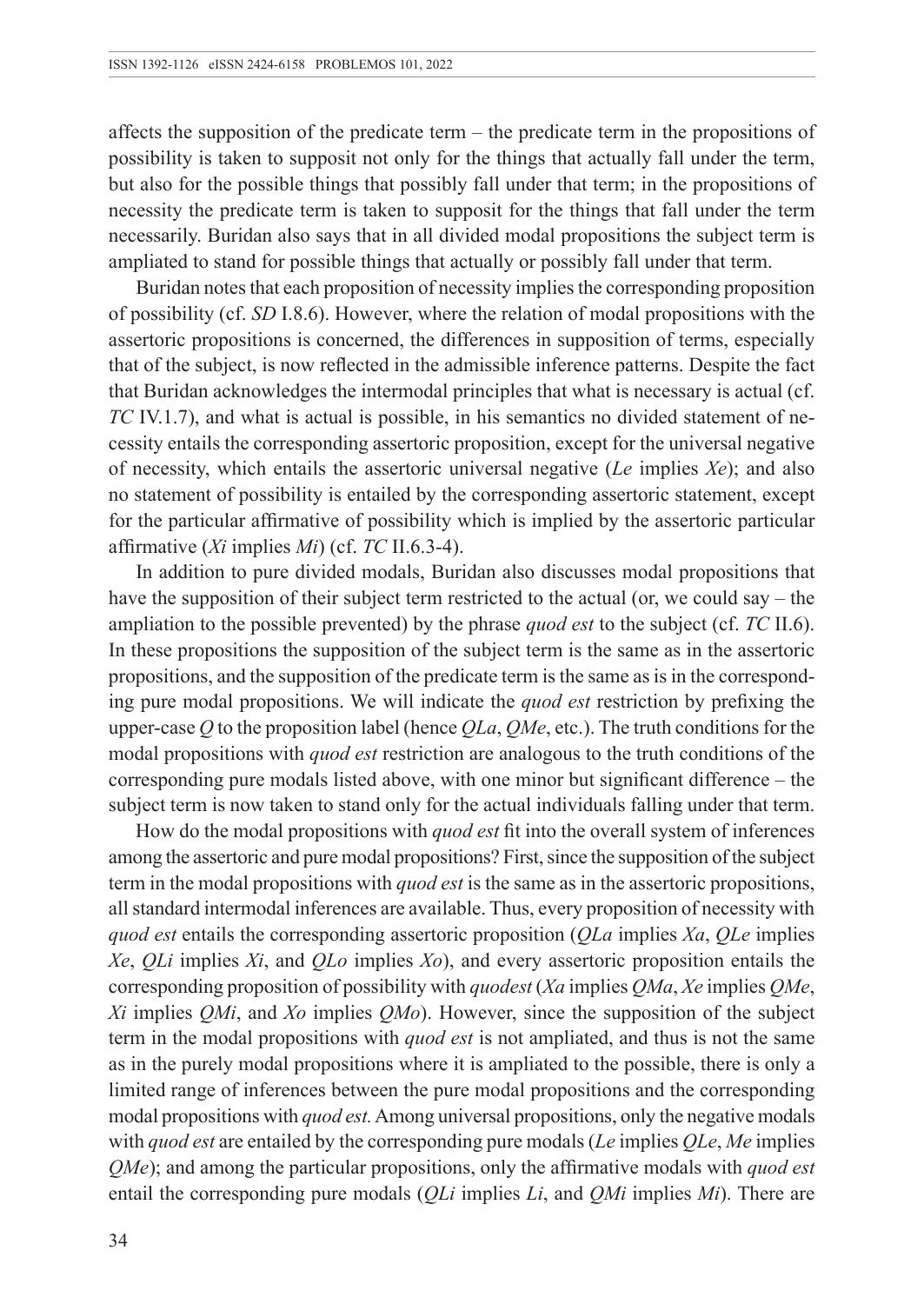no inferences in any direction between the universal affirmatives or particular negatives with *quod est* and the corresponding pure modals. However, although Buridan does not discuss this, the semantics implicitly supports the inference of the universal affirmative modals with *quod est* from the corresponding statements without *quod est*, when the actual existence of individuals under the subject term is assumed (when the subject is known to be actually non-empty, *La* implies *QLa*, and *Ma* implies *QMa*).

In addition to the propositions of possibility and of necessity, Buridan also considers propositions of contingency and non-contingency. The propositions of contingency, also called contingent both ways (*ad utrumlibet* (cf. *SD* I.8.5)), are modal propositions that express the idea that whatever is designated by the subject falls under the predicate term possibly, but not necessarily. This way the proposition of contingency implies both affirmative and negative propositions of possibility, and so the quality of the contingency proposition is effectively irrelevant. Using the uppercase *C* to designate the propositions of contingency, we can then say that, despite their verbal differences in natural language, *Ca* is equivalent to *Ce*, and each of them implies both *Ma* and *Me*, and *Ci* is equivalent to *Co*, while each of them implies both *Mi* and *Mo*. Accordingly, the non-contingency propositions express the idea that for whatever is designated by the subject term it is either necessary or impossible to fall under the predicate term. We will designate non-contingency propositions by upper-case N. Again, *Na* is equivalent to *Ne*, and *Ni* to *No*. A universal proposition of contingency then contradicts the particular of non-contingency, and the particular of contingency contradicts the universal of non-contingency. The proposition of non-contingency is implied by any of the corresponding propositions of necessity (*Na* is implied by *La* and also by *Le*; *Ni* is implied by *Li*, and also by *Lo*) (cf. *TC* IV.6.7). By default propositions of contingency and non-contingency have their subject term ampliated to the possible, but restricted versions (*QCa*, *QNi*, etc.) are also possible.

#### **II.**

The system of inferences described above constitutes a significant part of the basis for Buridan's theory of modal syllogism. In his works Buridan specifically discusses modal syllogisms that have as their premises and conclusions pure propositions of possibility, necessity or contingency, also their restricted versions or assertoric propositions can be mixed in.

Buridan has introduced a famous and widely reproduced octagon of modal propositions, whereby the system of relationships among the purely modal propositions is represented graphically on a plane. Graphic representation of those relations is a useful tool, a particularly helpful aid to human comprehension of the system. However, Buridan's octagon, as its name reveals, includes only eight purely modal propositions. The assertoric propositions or propositions of contingency are left out, as well as the propositions with restricted ampliation of the subject.

It is thus worthwhile to provide a comprehensive and complete graphic representation of inferential relations among those statements. It is one of the aims of this paper to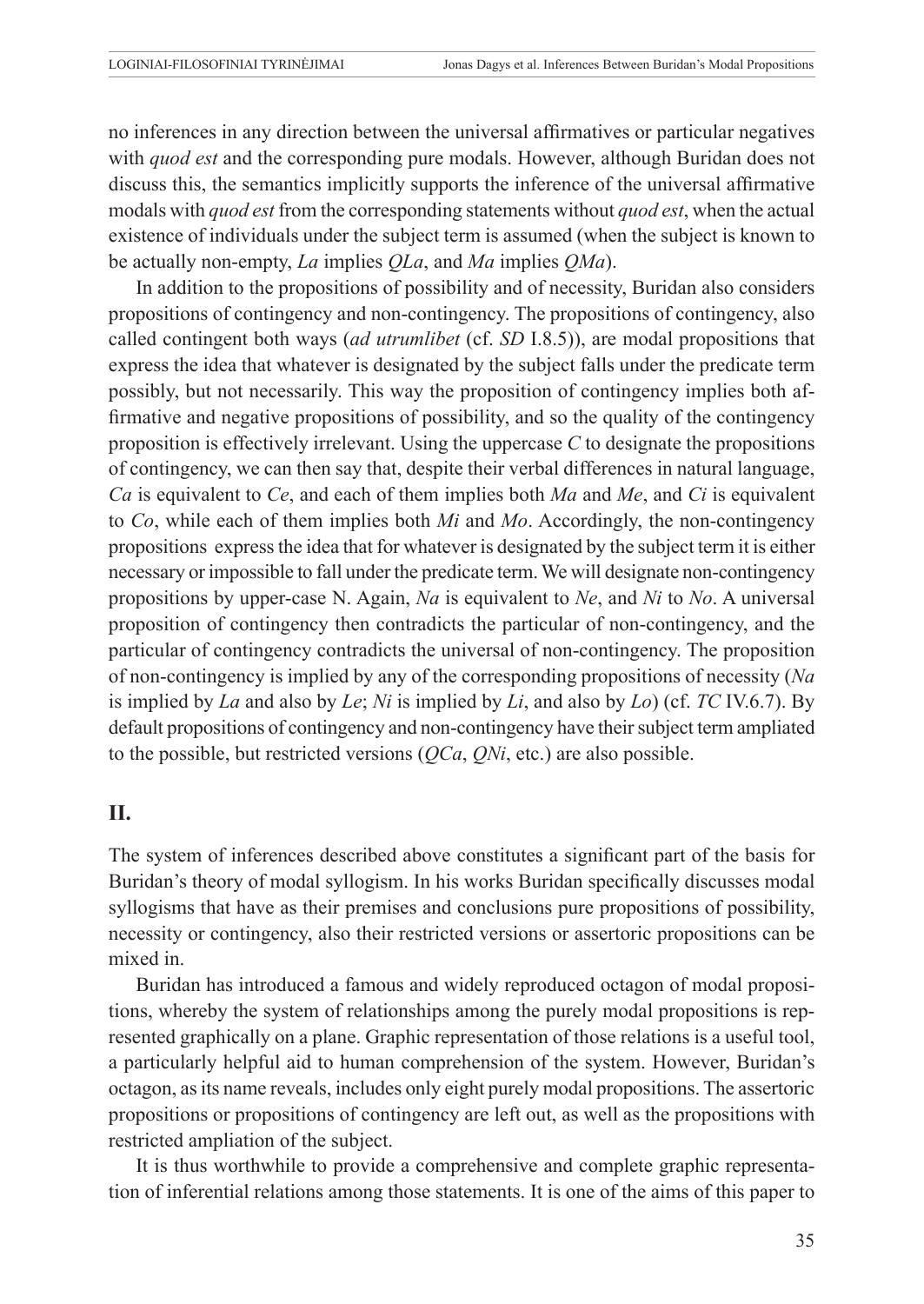propose a graphic and comprehensive representation of the entire system of inferences among Buridan's modal propositions.



The result is a two-layered scheme. Each layer is a square that contains fourteen propositional types, connected in each by seventeen solid and three dotted arrows that represent valid inferences. Solid lines represent inferences valid in Buridan's semantics, and dotted lines represent those inferences that are valid only if non-emptiness of a subject term is assumed or established.One square contains all kinds of universal propositions, the other – all particulars. The propositions are arranged so that a proposition of the same quality and modality is in the same place in both, so if the two squares are overlaid, the universal propositions would be mapped onto corresponding particular propositions. What is left only implicit and is not explicitly represented for purposes of simplicity (due to two dimensions), is that each of the fourteen universal propositions implies the corresponding particular of the same modality and quality.

It may be worth noting that since each of the particular statements is a contradictory of one of the universals, every arrow in the right-hand part of the diagram can be construed as a contrapositive of some arrow in the left-hand diagram, and vice versa.

#### **III.**

Given the representation of these inferential relations, a question now may be raised whether these relations can be completely captured by any of the modern modal systems? The question is two-fold – is it possible to supply the formalizations for the statements in quantified modal logic, that would be semantically adequate and support the valid inferential relations described by Buridan? We will argue for an affirmative answer.

We have discussed the question of representing Buridan's divided modal statements in more detail elsewhere (see Dagys et al. 2021). Here we will only list three sets of formulas available in the literature in order to see how they support the inference system that is presented in the above diagram derived from Buridan's semantics.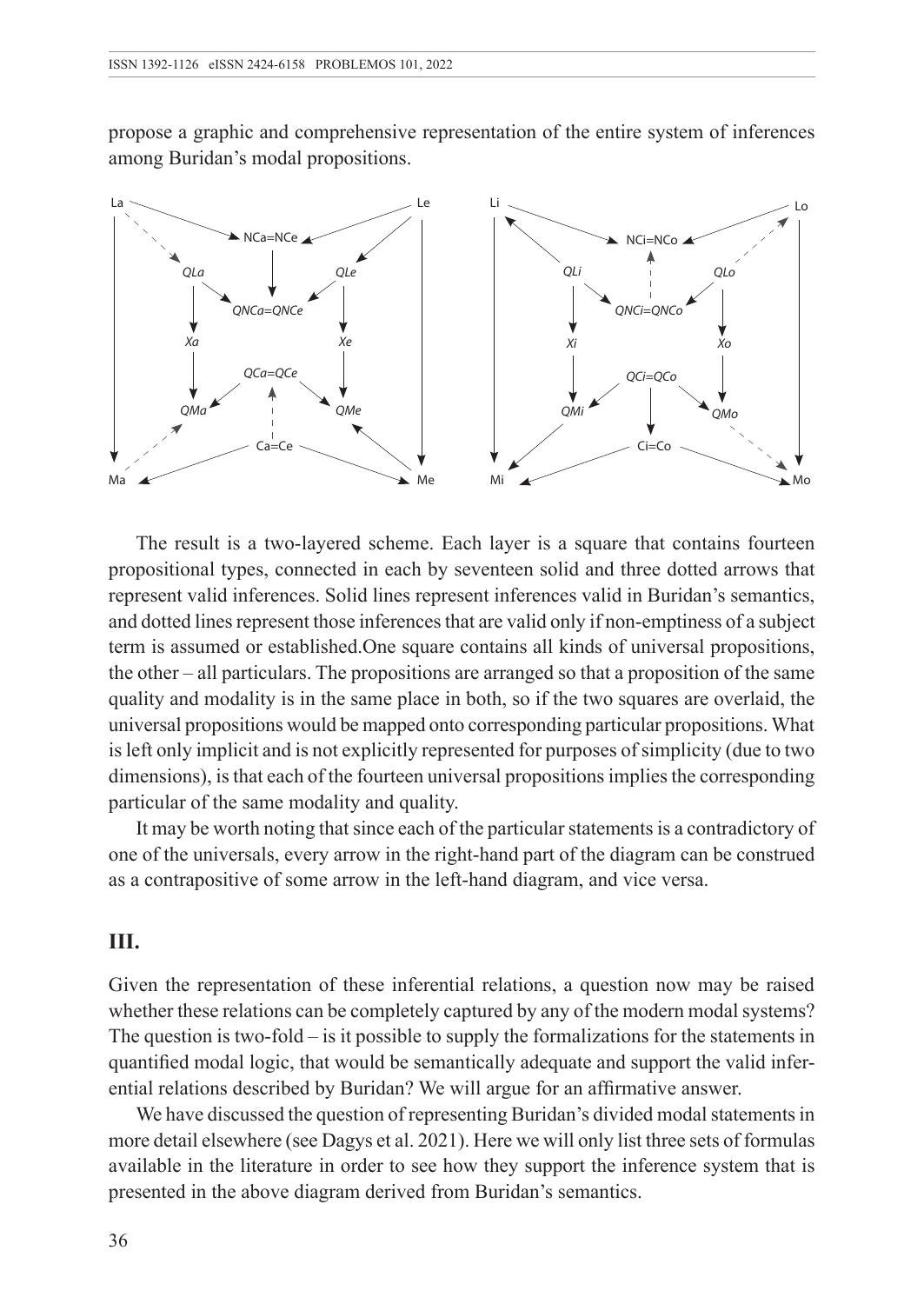In the introduction to his own translation of Buridan's *Treatise on Consequence*, Stephen Read suggests the following formalizations for the eight propositions in Buridan's modal octagon (Read 2015: 40) and also the contingency and non-contingency propositions (ibid., 49):

| La    | $\forall x (\Diamond Sx \rightarrow \Box Px) \land \exists x \Diamond Sx$                                         |
|-------|-------------------------------------------------------------------------------------------------------------------|
| Le    | $\forall x (\Diamond Sx \rightarrow \Box \neg Px)$                                                                |
| Li    | $\exists x (\Diamond Sx \land \Box Px)$                                                                           |
| Lo    | $\exists x (\& Sx \land \Box \neg Px) \lor \neg \exists x \& Sx$                                                  |
| Ma    | $\forall x (\Diamond Sx \rightarrow \Diamond Px) \land \exists x \Diamond Sx$                                     |
| Me    | $\forall x (\Diamond Sx \rightarrow \Diamond \neg Px)$                                                            |
| Mi    | $\exists x (\Diamond Sx \land \Diamond Px)$                                                                       |
| Mo    | $\exists x (\Diamond Sx \land \Diamond \neg Px) \lor \neg \exists x \Diamond Sx$                                  |
| Ca/Ce | $\forall x (\Diamond Sx \rightarrow (\Diamond Px \land \Diamond \neg Px)) \land \exists x \Diamond Sx$            |
| Ci/Co | $\exists x (\Diamond Sx \land (\Diamond Px \land \Diamond \neg Px))$                                              |
| Na/Ne | $\forall x (\Diamond Sx \rightarrow \neg (\Diamond Px \land \Diamond \neg Px))$                                   |
| Ni/No | $\exists x (\triangle S x \land \neg (\triangle P x \land \triangle \neg P x)) \lor \neg \exists x \triangle S x$ |
|       |                                                                                                                   |

Read does not list the formulas for the propositions with *quod est,* but their formalization can presumably be achieved by simply removing the diamond operator from each occurrence of Sx, which represents the subject term. We thereby get the formulas for the *quod est* propositions.

| <i>OLa</i>     | $\forall x (Sx \rightarrow \Box Px) \land \exists x Sx$                                |
|----------------|----------------------------------------------------------------------------------------|
| QLe            | $\forall x (Sx \rightarrow \Box \neg Px)$                                              |
| QLi            | $\exists x (Sx \land \Box Px)$                                                         |
| <i>OLo</i>     | $\exists x (Sx \land \Box \neg Px) \lor \neg \exists x Sx$                             |
| <i>OMa</i>     | $\forall x (Sx \rightarrow \Diamond Px) \land \exists x Sx$                            |
| OMe            | $\forall x (Sx \rightarrow \Diamond \neg Px)$                                          |
| OMi            | $\exists x (Sx \land \Diamond Px)$                                                     |
| OMo            | $\exists x (Sx \land \Diamond \neg Px) \lor \neg \exists x Sx$                         |
| OCa/OCe        | $\forall x (Sx \rightarrow (\Diamond Px \land \Diamond \neg Px)) \land \exists x Sx$   |
| OCi/OCo        | $\exists x (Sx \land (\Diamond Px \land \Diamond \neg Px))$                            |
| ONa/ONe        | $\forall x (Sx \rightarrow \neg(\Diamond P x \land \Diamond \neg Px))$                 |
| <i>ONi/ONo</i> | $\exists x (Sx \land \neg(\Diamond Px \land \Diamond \neg Px)) \lor \neg \exists x Sx$ |
|                |                                                                                        |

Read's formulas are the least complex of the three sets, in that they seem to operate in the system of world invariant domain, and they also ignore any complications around the question how true predication is related to existence in Buridan's semantics. One way of expressing more sensitivity to the latter issue is represented by the formulas provided by Spencer Johnston. Some formulas are explicitly provided in the paper by Hodges and Johnston (2017), where they use the proposition function  $Ox$  to represent the dedicated predicate of existence at a world. They only provide the example of the formula for *La*,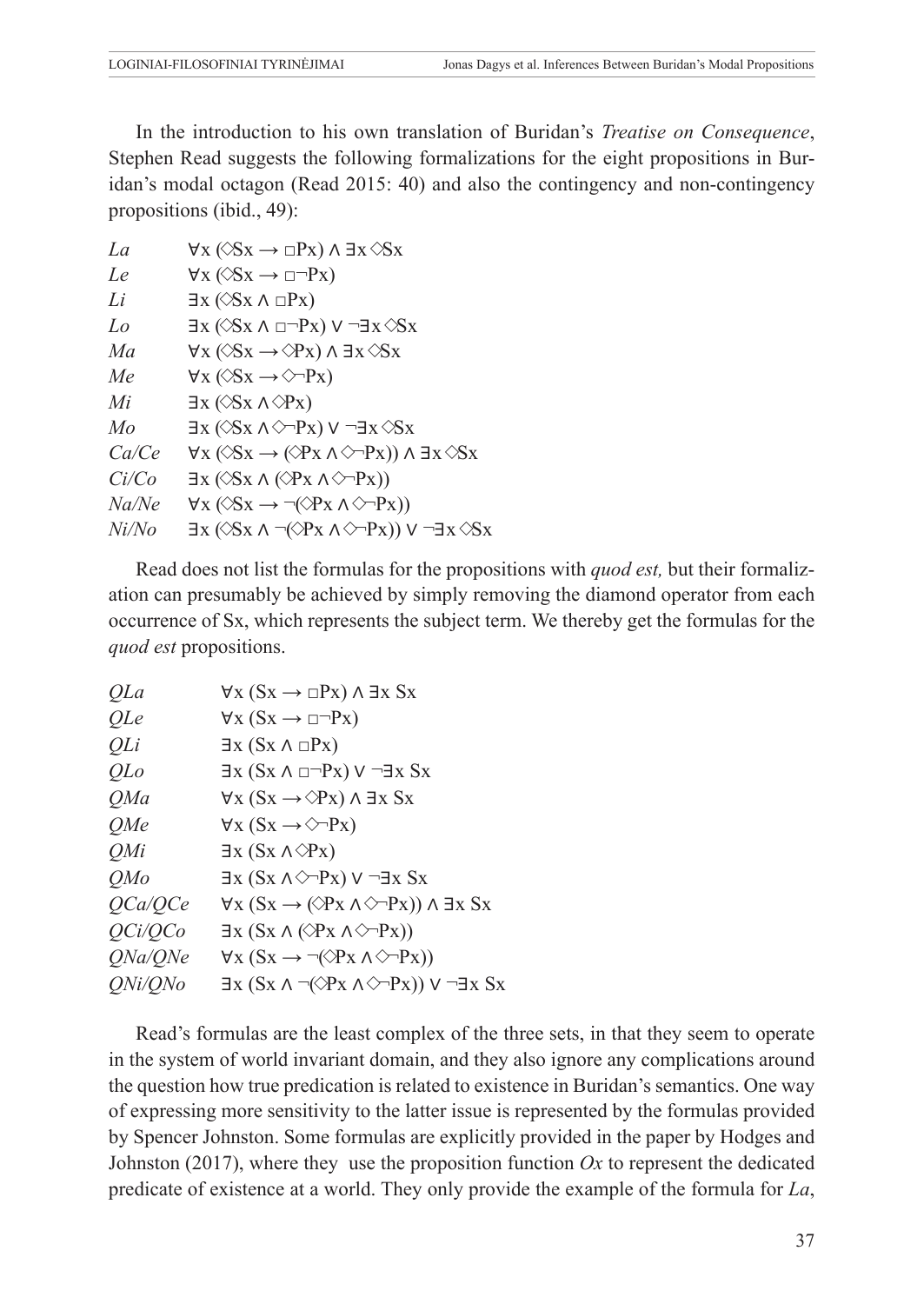but following the semantic reconstruction provided by Johnston (2015) the complete list of formulas for the modal propositions can be reconstructed as follows:

| La    | $\forall x (\triangle (Ox \land Sx) \rightarrow \Box (Ox \land Px)) \land \exists x \triangle (Ox \land Sx)$                                                          |
|-------|-----------------------------------------------------------------------------------------------------------------------------------------------------------------------|
| Le    | $\forall x (\bigcirc (Ox \land Sx) \rightarrow \Box \neg (Ox \land Px))$                                                                                              |
| Li    | $\exists x (\bigcirc (Ox \land Sx) \land \Box(Ox \land Px))$                                                                                                          |
| Lo    | $\exists x (\triangle (Ox \wedge Sx) \wedge \Box \neg (Ox \wedge Px)) \vee \neg \exists x \triangle (Ox \wedge Sx)$                                                   |
| Ma    | $\forall x (\triangle (Ox \land Sx) \rightarrow \triangle (Ox \land Px)) \land \exists x \triangle (Ox \land Sx)$                                                     |
| Me    | $\forall x (\triangle (Ox \land Sx) \rightarrow \triangle (Ox \land Px))$                                                                                             |
| Mi    | $\exists x (\triangle (Ox \land Sx) \land \triangle (Ox \land Px))$                                                                                                   |
| Mo    | $\exists x (\bigcirc (\bigcirc x \land Sx) \land \bigcirc \neg (\bigcirc x \land Px)) \lor \neg \exists x \bigcirc (\bigcirc x \land Sx)$                             |
| Ca/Ce | $\forall x (\triangle (Ox \land Sx) \rightarrow (\triangle (Ox \land Px) \land \triangle \neg (Ox \land Px))) \land \exists x \triangle (Ox \land Sx)$                |
| Ci/Co | $\exists x (\triangle (Ox \land Sx) \land (\triangle (Ox \land Px) \land \triangle (Ox \land \neg Px)))$                                                              |
| Na/Ne | $\forall x (\triangle (Ox \land Sx) \rightarrow \neg (\triangle (Ox \land Px) \land \triangle \neg (Ox \land Px)))$                                                   |
| Ni/No | $\exists x (\bigotimes (0x \wedge Sx) \wedge \neg (\bigotimes (0x \wedge Px) \wedge \bigotimes \neg (0x \wedge Px)))$ $\vee \neg \exists x \bigotimes (0x \wedge Sx)$ |

The set of formulas for the corresponding *quod est* propositions are not listed, but again they can be easily achieved by removing the diamond operator flanking occurrences of Sx, which represents the subject term.

| QLa            | $\forall x ((Ox \land Sx) \rightarrow \Box(Ox \land Px)) \land \exists x (Ox \land Sx)$                                             |
|----------------|-------------------------------------------------------------------------------------------------------------------------------------|
| QLe            | $\forall x ((Ox \land Sx) \rightarrow \Box \neg (Ox \land Px))$                                                                     |
| QLi            | $\exists x ((Ox \land Sx) \land \Box(Ox \land Px))$                                                                                 |
| QLo            | $\exists x ((Ox \land Sx) \land \Box \neg (Ox \land Px)) \lor \neg \exists x (Ox \land Sx)$                                         |
| QMa            | $\forall x ((Ox \land Sx) \rightarrow \Diamond (Ox \land Px)) \land \exists x (Ox \land Sx)$                                        |
| OMe            | $\forall x ((Ox \land Sx) \rightarrow \Diamond \neg (Ox \land Px))$                                                                 |
| OMi            | $\exists x ((Ox \land Sx) \land \Diamond (Ox \land Px))$                                                                            |
| OMo            | $\exists x ((Ox \land Sx) \land \Diamond \neg (Ox \land Px)) \lor \neg \exists x (Ox \land Sx)$                                     |
| OCa/OCe        | $\forall x ((Ox \land Sx) \rightarrow (\Diamond (Ox \land Px) \land \Diamond \neg (Ox \land Px))) \land \exists x (Ox \land Sx)$    |
| OCi/OCo        | $\exists x ((Ox \land Sx) \land (\Diamond (Ox \land Px) \land \Diamond (Ox \land \neg Px)))$                                        |
| ONa/ONe        | $\forall x ((Ox \land Sx) \rightarrow \neg (\Diamond (Ox \land Px) \land \Diamond \neg (Ox \land Px)))$                             |
| <i>ONi/ONo</i> | $\exists x ((Ox \land Sx) \land \neg (\Diamond (Ox \land Px) \land \Diamond \neg (Ox \land Px))) \lor \neg \exists x (Ox \land Sx)$ |

It is worth noting that both Read's and Johnston's formalization is based on the semantics for the affirmatives of necessity (and correspondingly for the negatives of possibility) that is explicitly endorsed in the text of Buridan's *Summulae de dialectica*, whereby the necessary affirmative predication entails necessary existence. This is a particularly strong semantics for the affirmatives of necessity, as it renders all instances of necessary affirmatives about contingent beings simply false, and all corresponding instances of possibility negatives simply true. As a result, only very few concepts (if not just one, namely – "God"), can be used as predicates in true affirmatives of necessity. This treatment is consistent with Buridan's examples. However, in the *Treatise on Consequences* and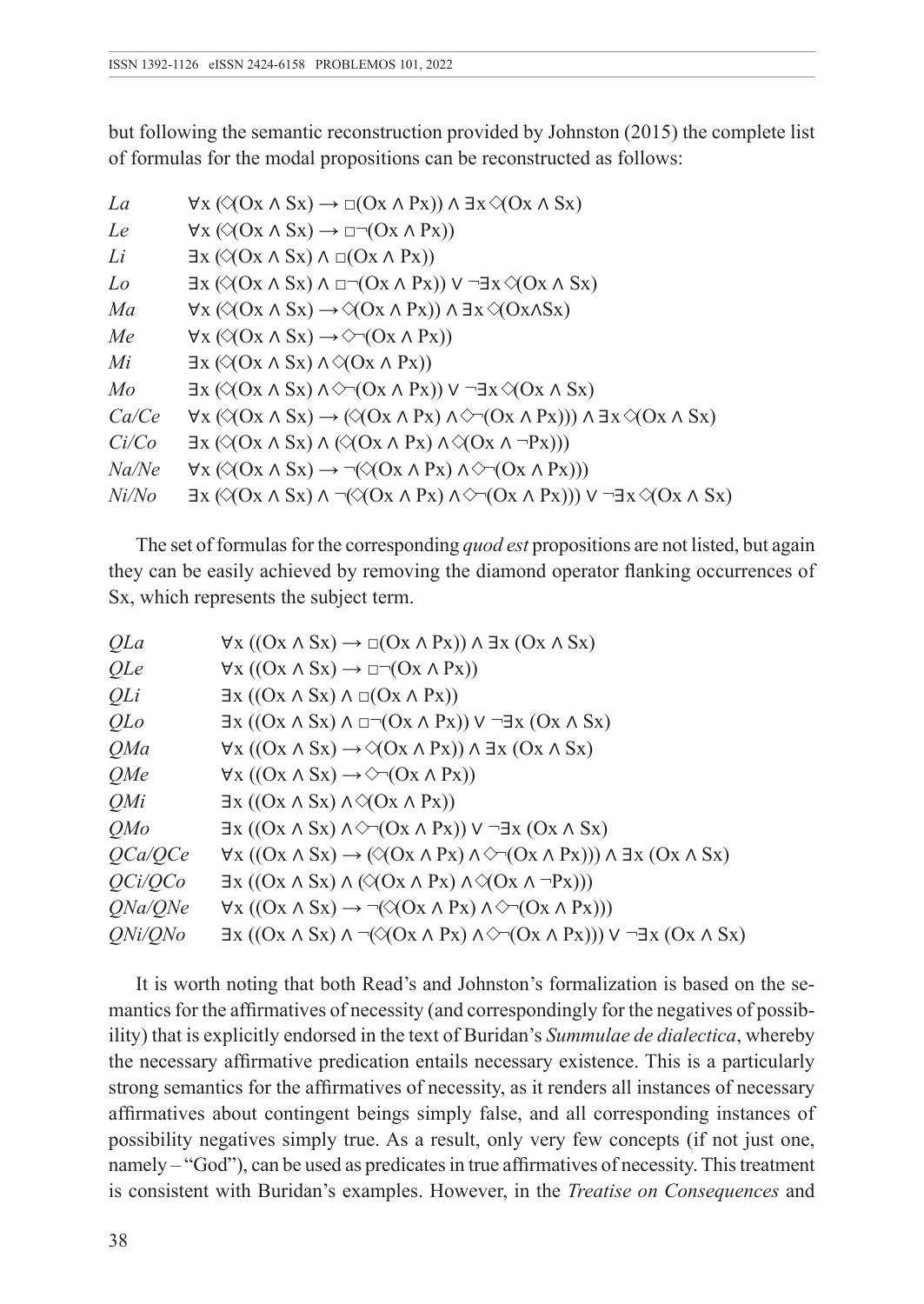also in *Quaestiones in analytica priora*, Buridan hints at the possibility of slightly weaker semantics for propositions of necessity, whereby necessary predication is taken to be true in cases where the objects involved have the predicate as long as they exist. He calls it "conditional necessity" (*necessitas conditionalis*). Hence, a third set of formulas might be suggested, where the formalization of the necessary affirmatives suggested by Johnston<sup>3</sup> are modified to have a form of the conditional, and where the negatives of possibility are modified accordingly. Since the possibility affirmatives and necessity negatives are not affected by this modification and remain exactly as listed in the formalization we have attributed to Johnston, we do not list them here.

| La | $\forall x (\triangle (Ox \land Sx) \rightarrow \Box (Ox \rightarrow Px)) \land \exists x \triangle (Ox \land Sx)$       |
|----|--------------------------------------------------------------------------------------------------------------------------|
| Li | $\exists x (\triangle (Ox \land Sx) \land \Box (Ox \rightarrow Px))$                                                     |
| Me | $\forall x (\triangle (Ox \land Sx) \rightarrow \triangle (Ox \land \neg Px))$                                           |
| Mo | $\exists x (\triangle (Ox \wedge Sx) \wedge \triangle (Ox \wedge \neg Px)) \vee \neg \exists x \triangle (Ox \wedge Sx)$ |

The corresponding *quod est* propositions would again be achieved by removing the diamond flanking Sx.

| QLa        | $\forall x ((Ox \land Sx) \rightarrow \Box (Ox \rightarrow Px)) \land \exists x (Ox \land Sx)$  |
|------------|-------------------------------------------------------------------------------------------------|
| OLi        | $\exists x ((Ox \land Sx) \land \Box(Ox \rightarrow Px))$                                       |
| <i>OMe</i> | $\forall x ((Ox \land Sx) \rightarrow \Diamond (Ox \land \neg Px))$                             |
| <i>OMo</i> | $\exists x ((Ox \land Sx) \land \Diamond (Ox \land \neg Px)) \lor \neg \exists x (Ox \land Sx)$ |

The significant result is that despite certain syntactic and semantics differences, as far as the inferential relations among propositions are concerned, all three ways of formalization provide identical results – all inferences that are valid according to Buridan's semantics are also valid in quantified modal logic as simple as T. The inferences from propositions of necessity to corresponding propositions of non-contingency as well as inferences from propositions of contingency to corresponding propositions of possibility are validated by simple first order logic. The inferences from propositions of necessity to corresponding propositions of possibility require the same with addition of the definition of possibility operator in terms of necessity and negation, which is available in any modal system based on propositional K. All other inferences require to add nothing more than the characteristic axiom of modal system T, namely  $\Box p \rightarrow p$ . In terms of possible world semantics, nothing more than reflexivity is required of the accessibility relation among worlds. Proof theoretic analysis of inferential relations among the listed formulas reveals that quantified logic based on propositional T is sound and complete with regard to inferences based on Buridan's semantics<sup>4</sup>. More precisely, every inference valid in Buridan's semantics is valid in quantified T, and each of the inferences among the listed formulas that is valid in

<sup>&</sup>lt;sup>3</sup> No such modifications are available to Read's formalizations, since the connection between existence and predication is not explicitly represented there.

<sup>4</sup> Those willing to check the details might want to appreciate the help of automated proof engines, such as *Tree proof generator* created by Wolfgang Schwartz, available at https://www.umsu.de/trees/.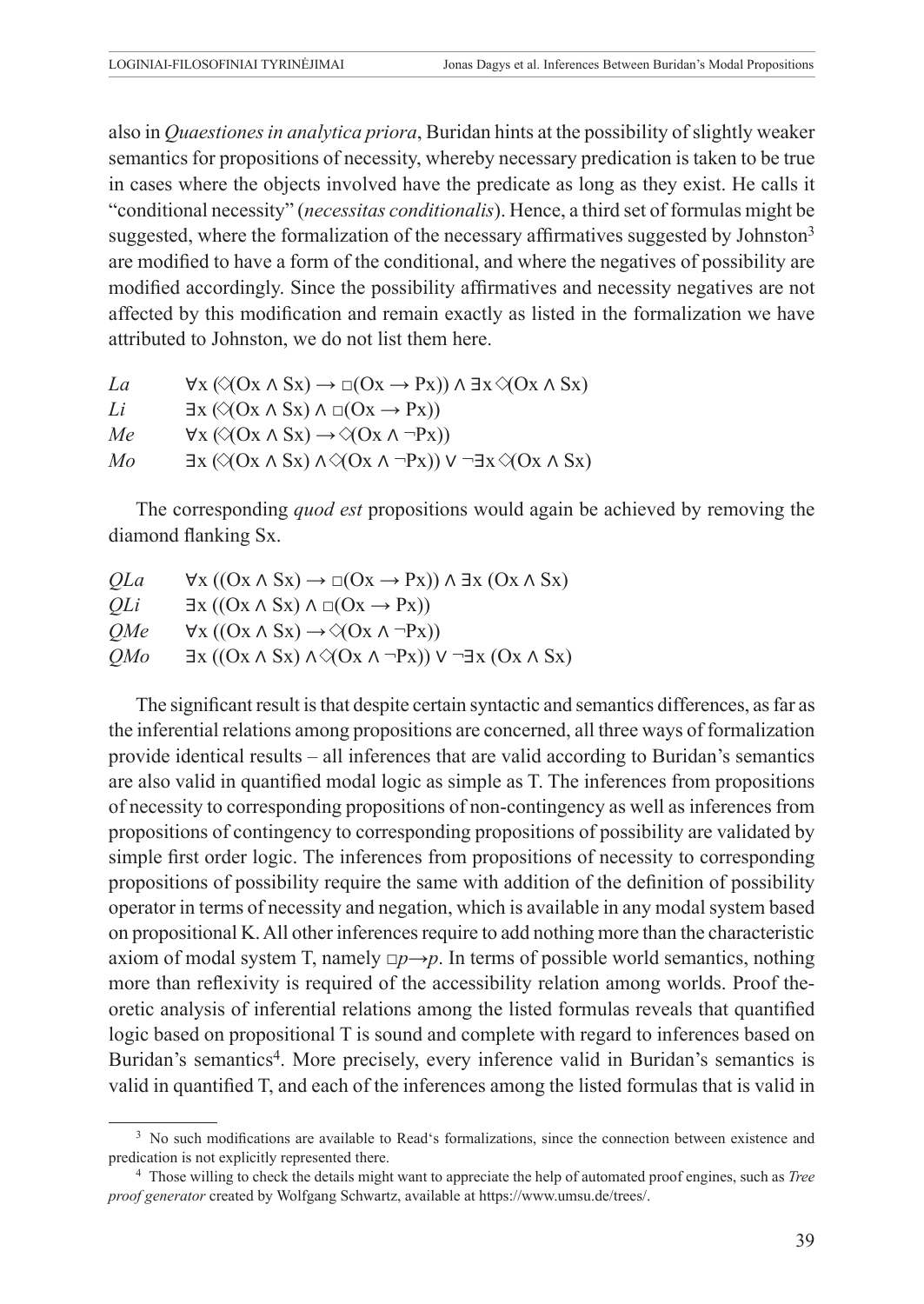quantified T is also valid in Buridan's semantics. This means that proof theoretic methods of quantified modal logic are sound and complete with regard to a significant fragment of Buridan's modal logic, when supplied with a suitable formalization. It is important to realize that claiming this, however, does not amount to the claim that quantified modal logic or possible world semantics is implicit in Buridan's theory, as is sometimes suggested (e.g., by Hughes 1989: 97). It is not even clear, what would be required to support that claim. It seems that the sole modal principle that Buridan's semantics relies upon, namely, that whatever is necessary is actual (and, by contraposition, whatever is actual is possible) can be given a rather simple set theoretic account that does not require even implicit use of possible worlds machinery. That notwithstanding, Buridan's system, as far as inferences among various modal propositions are concerned, is provably capable of being fully represented when possible worlds semantics is used.

This result might also be taken as an early indication that Buridan's modal syllogistic could be entirely captured by quantified modal logic, but a more thorough analysis is required to substantiate the latter claim, and this is what we will eventually undertake in the nearest future.

#### **Conclusions**

- 1. After reviewing the categorical propositions involved in Buridan's pure and mixed modal syllogisms and revising the admissible inferences among those statements, we have represented Buridan's system of inferential relations diagrammatically and have listed three different ways of formalization of Buridan's modal statements – provided by Stephen Read, Spencer Johnston and the authors of this article.
- 2. These three ways of representing Buridan's modal propositions, although having syntactic and semantical differences, have lead us to the same conclusion – all the inferences valid in Buridan's semantics can be shown to be valid in the quantified modal system T. So, quantified modal T is sound and complete with regard to Buridan's semantics as far the inferences between modal propositions are concerned.
- 3. We also claim that this result is probably too weak to support the hypothesis advanced by some historians of logic, that possible world semantics is implicit in Buridan's theory. Although the only modal principle required by Buridan's semantics can be expressed by the characteristic axiom of modal system T, it can be explained by less complex set theoretic relations.

#### **References**

- Buridan, J., 2001. *Summulae de Dialectica*. An annotated translation with a philosophical introduction by Gyula Klima. New Haven: Yale University Press.
- Buridan, J., 2015. *Treatise on Consequences*. Translated and with an introduction by Stephen Read. New York: Fordham University Press.
- Buridan, J., n.d. *Sinne anno. Quaestiones in Analytica priora.* Unpublished typescript edited by H. Hubien, partially available at https://www.logicmuseum.com/wiki/Authors/Buridan/Quaestiones\_in\_analytica\_priora